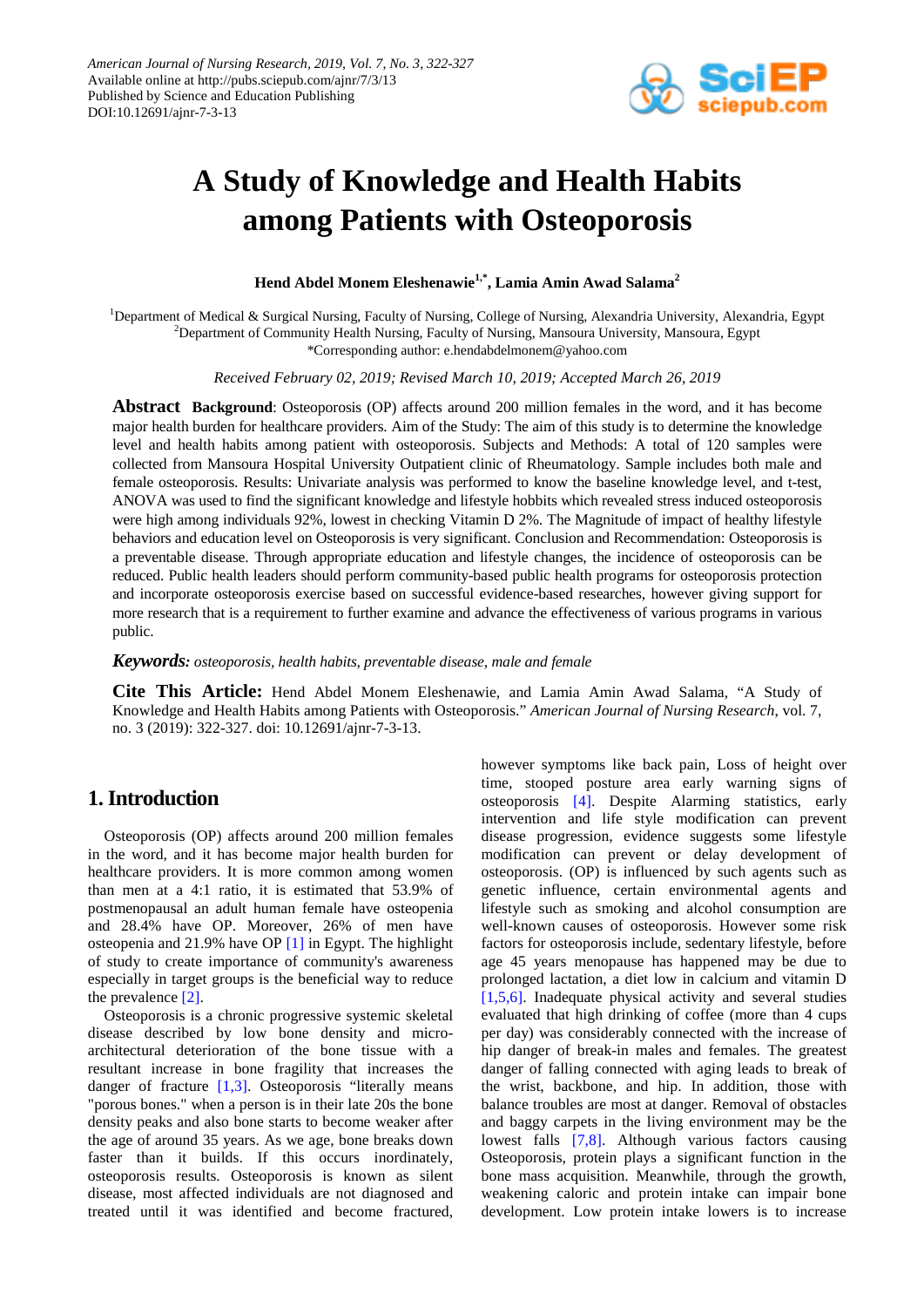bone formation. Therefore, a positive correlation can be shown among protein intake and bone mass gain in children [\[4,9\].](#page-5-2)

The residual life expectancy was 18.2 years for men beginning osteoporosis treatment at age 50 years and 26.4 years for women and 7.5 years for men beginning treatment at age 75 years and also 13.5 years for women. [\[5\].](#page-5-4) A study conducted in 2008by Egyptian Osteoporosis Prevention Society (EOP) and incidentally noted lack of awareness about osteoporosis were high among population in Egypt. Therefore, education and awareness can really make difference in disease progression among affected individuals [\[6\].](#page-5-5)

# **2. History and Prevalence in Egypt**

The contact among age-related lowering in bone density and break danger goes back at least to Astley Cooper, and the term "osteoporosis" and recognition of its pathological manifestation is mostly attributed to the French pathologist Jean Lobstein [\[3,10\].](#page-5-6) Osteoporosis is a very old disease, a study reveals that it was previously found in ancient Egyptians (2687-2191 BC)! Zaki et al examined 74 skeletons and carry out a DEXA scan on these ancient Egyptians [\[11\].](#page-5-7) Prevalence of OP is rising steadily and becoming a major public health issue with the universal increasing life expectancy; in particular more rapidly in the developing countries. It is projected that by 2050, Egypt will be close to 130 million inhabitants, and more than 30% of its people was 50 years old [\[12\].](#page-5-8)

The Objectives of the study are to:

- Assess the baseline knowledge about osteoporosis among affected both male and female.
- Compare knowledge and health habits regarding osteoporosis among both male and female.

# **3. Materials and Method**

#### **3.1. Materials**

*Design:* The present study follows a cross-sectional descriptive design.

Setting: The study was conducted in Mansoura Hospital University Outpatient clinic of rheumatology.

*Sample:* The sampling frame for the study were include 120 patients with osteoporosis male and female), willing to participate were enrolled in the study.

*Data collection tools:* Two tools were used to collect data of this study:

*Tool I*: structured health habit questionnaire, developed by researcher according to the review of literature. It has divided into 6 parts:

Part 1: It will include the Sociodemographic characteristics.

It was developed by the researchers to collect information about participants' which include age, gender, marital status, educational level, medical history, …etc.

Part 2: health habit questioners which includes 55 closed ended questionnaire

It was developed by researcher based on review of literature it will divided into 7 section

Section 1: Includes closed ended questionnaire evaluated by items related to exercise history (items 9 - 12).

Section 2: Includes closed ended questionnaire evaluated by items related to dietary history (items 13- 33).

Section 3: Includes closed ended questionnaire evaluated by items related to menstrual history (items 34- 39).

Section 4: Includes closed ended questionnaire evaluated by items related to medical history (items 40- 55).

Section 5: Includes closed ended questionnaire evaluated by items related to medication (items 56- 61).

Section 6: Includes closed ended questionnaire evaluated by items related to sun exposure in daily routine (items 62- 63).

*Tool 2:* Self-administered knowledge questionnaire

Knowledge about osteoporosis prevention and risk factors was estimated by a questionnaire which had contained 10 items. Each question had one true answer. The total record of the questionnaire was 10; equal to 100%. The results under 50%, among from 50 to 75%, and >75 were categorized as low, moderate and high information level; respectively.

#### **3.2. Methods**

The ethical committee of Mansoura Hospital University approved the study protocol. In- formed oral consent was obtained from all subjects .Tool I, II, This tools were tested for translation and content validity by a group of experts in the field of community health nursing and medical surgical nursing. Finally, required corrections were done accordingly. Reliability was done for both tools on ten patient in mentioned health care settings to investigate the stability of self-administered knowledge questionnaires ''Cronbachs' alpha'' was done and it yielded  $\alpha$  = 0.82. A pilot study was carried out on ten patient not included the study in health care setting to ensure the clarity of the study tools. These were excluded from the study subjects.

### **3.3. Data Collection**

An intended questionnaire survey was conducted on subject and informed about the aim of the study and assured about the confidentiality of his/ her response. Each subject was contact on an individual basis, and was interviewed in a private place by the researchers used the three study tools. The average time needed to complete the tools ranged between 15 to 20 minutes. Data for this study was collected during a period of 4 months, January-April 2018.

All persistent results were represented by average with standard deviation, and categorical results were presented by the frequency with a percentage. Independent t-test and ANOVA technique was used to measure the significant difference among the demographic variables related to total knowledge score. All the analysis was complemented using SPSS 21.0 version. A P value of less than 0.05 was significant.

#### **3.4. Statistical Analysis**

All persistent results were represented by average with standard deviation, and categorical results were presented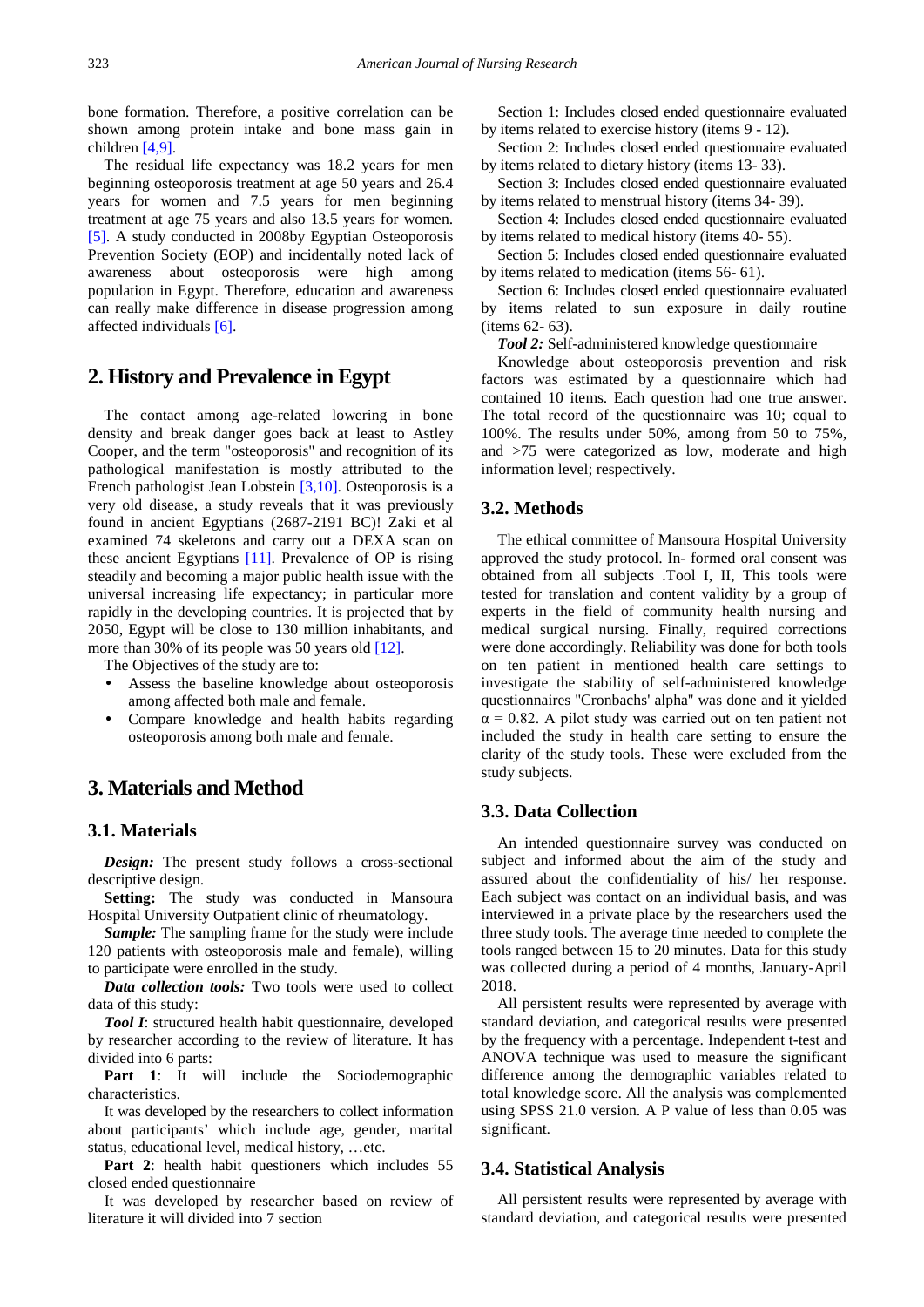by the frequency with a percentage. Independent t-test and ANOVA technique was used to measure the significant difference among the demographic variables related to total knowledge score. All the analysis was done by using SPSS 21.0 version. A P value less than 0.05 was considered as significant.

#### **3.5. Ethical Considerations**

The ethical committee of Mansoura Hospital University approved the study protocol. In- formed oral consent was obtained from all subjects.

## **4. Results**

The participant demographic characteristics are shown in [Table 1.](#page-2-0) The mean age of participants was 48.6 years with a standard deviation of 9.9. Majority of respondents were female (94.2%), and mostly from urban residence (63.3%). Majority of the participants were married (84.6%). Majority of subjects had only basic education level (45.8%), and only 38.1% of respondents were professionals.

| Table 1. Socio-demographic characteristics (N= 120) |  |  |
|-----------------------------------------------------|--|--|
|-----------------------------------------------------|--|--|

<span id="page-2-0"></span>

| Variables          | $n, (\%)$      |
|--------------------|----------------|
| Age in years       |                |
| $Mean \pm SD$      | $48.6 \pm 9.9$ |
| Gender             |                |
| Male               | 7(5.8%)        |
| Female             | 113(94.2%)     |
| Original residence |                |
| <b>Urhan</b>       | 76 (63.3%)     |
| Rural              | 31(25.8%)      |
| Semi-urban         | $13(10.8\%)$   |
| Marital status     |                |
| Single             | $6(5.1\%)$     |
| Married            | 99(84.6%)      |
| Widow              | $12(10.2\%)$   |
| Education          |                |
| <b>Illiterate</b>  | $5(4.2\%)$     |
| Read & write       | 55(45.8%)      |
| Primary            | $5(4.2\%)$     |
| Intermediate       | 42(35.0%)      |
| Secondary          | 13(10.8%)      |
| Occupation         |                |
| Manual             | 43(40.9%)      |
| Semiskilled        | $12(11.4\%)$   |
| Skilled            | 6(5.7%)        |
| Semiprofessional   | $40(38.1\%)$   |

**Table 2. Summarizes distribution of subjects based on history of dietary**

<span id="page-2-2"></span>

|                                            | n(%)          |
|--------------------------------------------|---------------|
| Food preference                            |               |
| Vegetarian                                 | 72 (60.0%)    |
| Non-vegetarian                             | 42 (35.0%)    |
| Do you have milk in your diet?             |               |
| Yes                                        | 90(75.0%)     |
| Is there cheese in your diet?              |               |
| Yes                                        | 115(95.8%)    |
| Is there yogurt in your diet?              |               |
| Yes                                        | 109(90.8%)    |
| Do you eat all food?                       |               |
| Yes                                        | $101(84.2\%)$ |
| Do you have a history of eating disorders? |               |
| Yes                                        | 47(39.2%)     |
| Do you smoke?                              |               |
| Yes                                        | 3(2.5%)       |

Dietary history reveals people who are taking cheese highest in 95.5% and smoking history 2.5% which shows food habits carries higher value than lifestyle habits. Respondents medical history are shown in [Table 3](#page-2-1)

Overall 112 respondents agreed that they have stress 93.2 % which is significant. This may due post osteoporotic stress induced depression which aggravate further damage of, cells and bones by alters physical metabolism therefore patient suffering from osteoporosis need lot of pshyco-counselling and education

Respondents knowledge level with different categories were shown in [\(Figure 1\)](#page-3-0).

<span id="page-2-1"></span>

|                                                 | n,(%)        |
|-------------------------------------------------|--------------|
| Have you ever suffered from excessive stress?   |              |
| Yes                                             | 112(93.3%)   |
| Did you check the level of vitamin D routinely? |              |
| Yes                                             | 13(10.8%)    |
| Did you check the amount of calcium routinely?  |              |
| Yes                                             | 18(15.0%)    |
| Are you currently taking any multivitamin       |              |
| supplements?                                    |              |
| Yes                                             | 48(40.0%)    |
| Type of consuming supplement                    |              |
| Syrup                                           | $12(10.0\%)$ |
| <b>Drops</b>                                    | 51(42.5%)    |
| <b>Tablets</b>                                  | 2(1.7%)      |
| Family history of osteoporosis                  |              |
| Yes                                             | 100(83.3%)   |
| Family history of any other bone disorder       |              |
| Yes                                             | 89(74.2%)    |
| Personal history of any other bone disorder     |              |
| Yes                                             | 95(79.2%)    |
| Have you ever sustained ant fractures           |              |
| Yes                                             | 33(27.5%)    |
| Low trauma                                      |              |
| Yes                                             | 16(13.3%)    |
| Recent fall                                     |              |
| Yes                                             | 18(15.0%)    |
| Lost weight recently                            |              |
| Yes                                             | 53(44.2%)    |

**Table 3. Medical history (N =120)**

This study reveals overall knowledge level is high among Osteoporosis however there is a positive correlation between Knowledge and education is proven. It is so important to develop in depth knowledge about OP and relevant information on help centers by continues education. At this point community level involvement is very much required.

Most interviewed subjects (76.7%) had high knowledge about osteoporosis regarding the concept of the disorder and its risk factors [\(Figure 2\)](#page-3-1).

There were positive relationship between education level and total knowledge score (p <0.001) [\(Figure 3\)](#page-4-0), i.e., when the education level is increases then the knowledge level also will increase. Therefore the knowledge level is totally depending on their education. No significant relationship was found with other demographic variables and also with other history.

Total scores of exercise history, dietary history, medical history, medication and sun exposure were measured from all participants and it is shown in [Table 4.](#page-4-1) Almost all the participants has no exercise history, mostly (55.8%) has moderate level of dietary habit, 69.2% of participants has normal medical history, most of the participants (54.2%)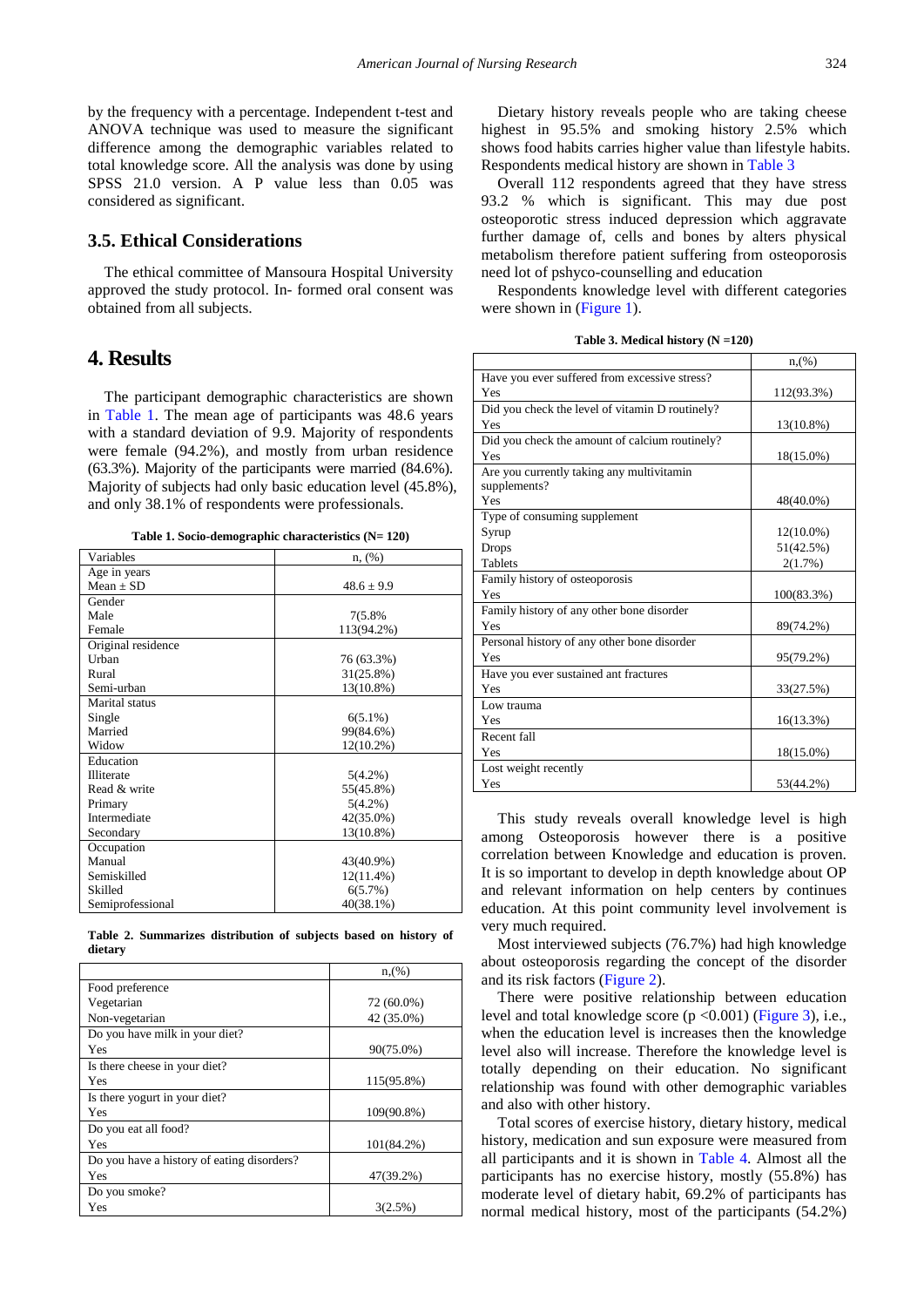<span id="page-3-0"></span>has taking moderate level of medication, and also half of the participants has no sun exposure. No significant relationship was found between those above variables and with demographics.



**Figure 1.** Respondents Knowledge about Osteoporosis



**Figure 2.** Respondents overall knowledge level

<span id="page-3-1"></span>

**Figure 3.** Respondents knowledge level related to education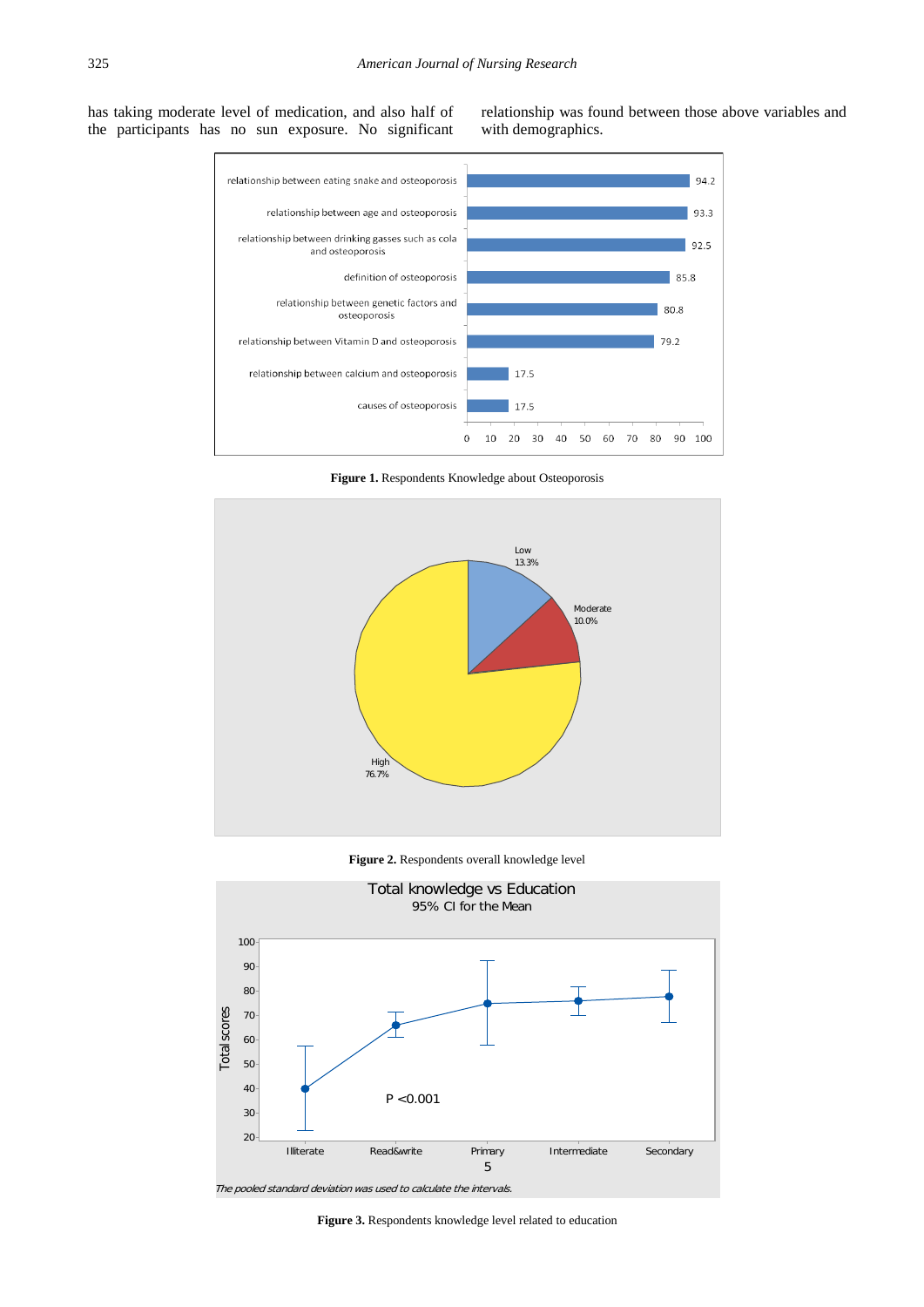<span id="page-4-0"></span>

**Figure 4.** Respondents knowledge level related to Gender

**Table 4. Distribution of subjects based on exercise history, dietary history, medical history, medication and sun exposure**

<span id="page-4-1"></span>

| exercise history |                  |          | dietary history |          | medical history |          | medication   |          | sun exposure     |  |
|------------------|------------------|----------|-----------------|----------|-----------------|----------|--------------|----------|------------------|--|
|                  | $\mathbf{n}(\%)$ |          | $n\frac{6}{6}$  |          | $n$ (%)         |          | n (% )       |          | $\mathbf{n}(\%)$ |  |
| Nil              | 120(100%)        | Nil      | 0%              | Nil      | 0%              | Nil      | 0%           | Nil      | 14(11.7%)        |  |
| Low              |                  | Poor     | 24(20%)         | Poor     | 14(11.7%)       | low      | $32(26.6\%)$ | Low      | 23(19.2%)        |  |
| Moderate         |                  | Moderate | $67(55.8\%)$    | Moderate | $23(19.2\%)$    | Moderate | 65(54.2%)    | Moderate | 56(46.6%)        |  |
| High             |                  | High     | 29(24.2%)       | Normal   | 83(69.2%)       | High     | $23(19.2\%)$ | High     | 27(22.5%)        |  |

## **5. Discussion**

Osteoporosis has newly been identified as a large generally health problem and also it has implications for all age groups. Hence becoming information of osteoporosis should be an advantage for future intervention programs in order to elevate particular behavioral strategies for osteoporosis high knowledge prevention [\[13,14\].](#page-5-9) Two important preventive habits had contained appropriate levels of calcium and vitamin D and exercise. Moreover, to obtain the wanted behavioral alterations connected to health and alimentation it will demand the realization of enough information, situation, cleverness, and self-efficacy [\[12,15\].](#page-5-8) As the results proved that the respondent's knowledge of relationship between eating and drinking alcohol were high, on contrast knowledge about causes of osteoporosis and calcium intake very low 17.5 %.

This study was conducted recommendations for nutrition, physical activity, and other lifestyle practices that can assist to obtain that the target. Meanwhile, it could be suggested that the activities and practices participate not only to bone health but also to overall health and the state of being strong and active. Actually, bone-specific recommendations appropriate well within an overall program of good diet and physical activity that should be followed because prohibit the beginning of much of the greatest chronic diseases [\[16,17\].](#page-5-10) From our results in [Table 2,](#page-2-2) it could be observed that the majority of women had high-level information about osteoporosis danger agents and preventive behaviors. This information predominantly does not translate to suitable alterations in healthy living habits as it has been shown meanwhile no considerable connection among total information results and calcium intake or physical activity level. Low or moderate levels of information around this disease in women of other countries are reported by some studies. It appears that osteoporosis information is not well internalized between studied women. To make estimated lifestyle alterations such as promoting weight-bearing physical activity. Educational programs are suggested to give support to primary health care providers to consult with women additional effectively about osteoporosis preventions. We must not neglect the Emotional Aspects of Osteoporosis. It's important to administer anxiety and not allow osteoporosis to intervene with regular activities. [\[8,13\].](#page-5-11) It is unfortunate that the people who have previously broken a bone may be due to osteoporosis are additional possible to break bones in the future. For the majority of people, that second break can lead to depression. Different studies observed a connect among bone loss and depression. Symptoms of depression may be involved a loss of appetite, having a problem sleeping, feelings of uselessness, helplessness and hopelessness and even thoughts of suicide. The WHO Regional Office for the Eastern Mediterranean has classified the cases of health of the elderly for over a decade and has specified a requirement for suitable diet and nutrition care for the elderly [\[18,19\].](#page-5-12) Meanwhile, the greatest of osteoporotic patients inform what to do, but they are not completely certain about something that lifestyle changes will play a significant function in the lowering of osteoporotic break danger [\[7,17\].](#page-5-3) Our results illustrated that in spite of a large deal of proof showed that the significance of life style changes for Osteoporosis women at danger are not aware of and do not adopt healthy habits may be caused avoid or minimize bone loss [\[13,20\].](#page-5-9) Moreover, the highest hesitation of osteoporosis showed in the female may be due to a sedentary life in contrast with female workers